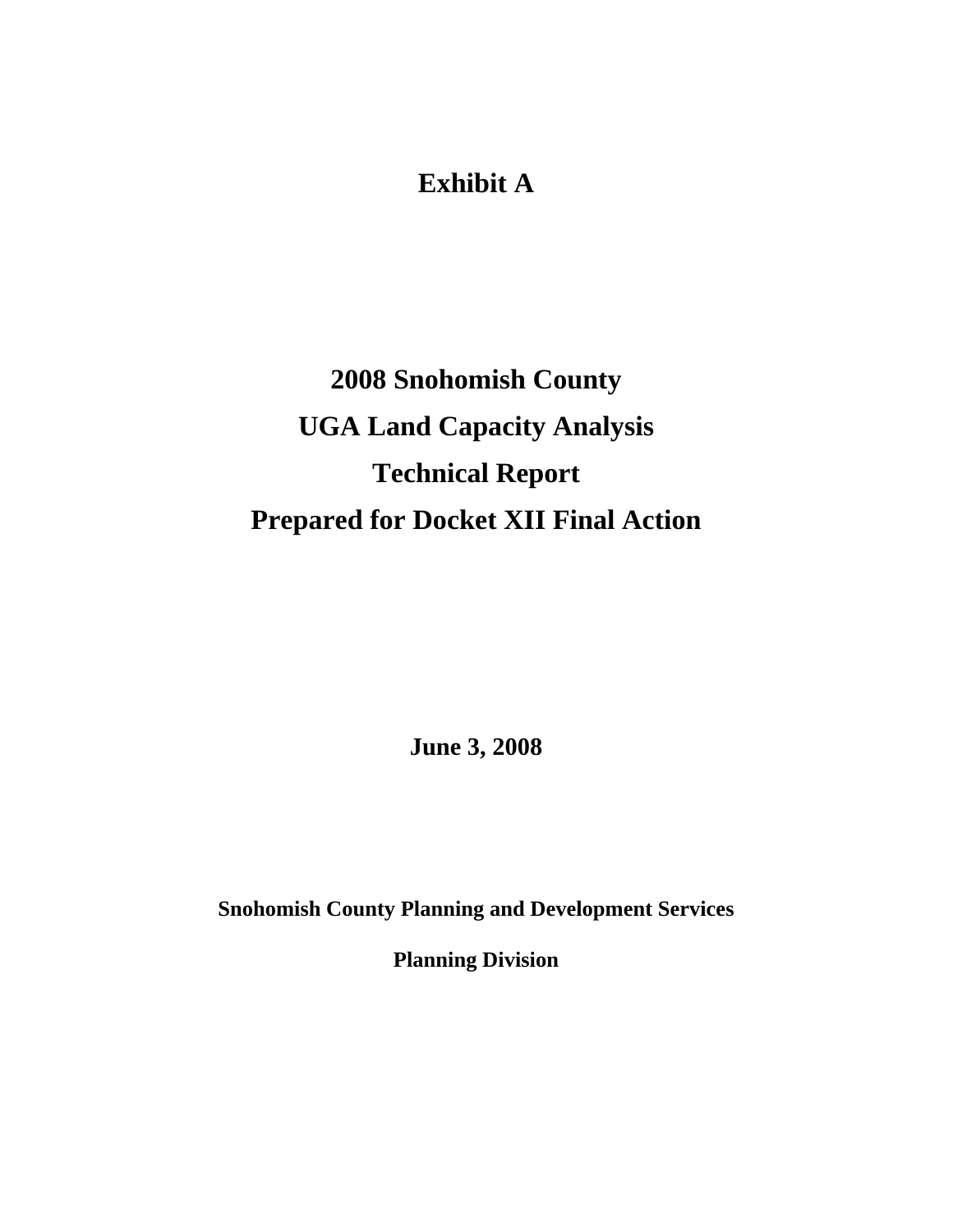#### **2008 Snohomish County UGA Land Capacity Analysis Technical Report Prepared for Docket XII Final Action June 3, 2008**

This report provides the UGA land capacity information for the Docket XII UGA expansion proposed for adoption by the County Council. Based on direction provided by Council on May 12, 2008, the report provides updated UGA land capacity information for the Miller Shingle (SW 28) expansion to the SWUGA proposed for final action by the Council on June 3, 2008. This UGA expansion provides minor additional UGA employment capacity, and no additional residential capacity.

The Draft Supplemental Environmental Impact Statement prepared for the Final Docket XII amendments (December 2007) indicated an estimated increase in employment capacity of 255 jobs on the Miller Shingle site associated with the proposed action. This increase in employment capacity is derived by subtracting 7 existing jobs from the total employment capacity of 262 at the site under the proposed action. [See Table 3.9-2 on page 3.9-4 of the DSEIS, included as Attachment A to this report.] These changes are not considered significant enough to warrant revisions to the current employment estimates and targets.

Policy LU 1.A.11 of the General Policy Plan (GPP) and policy UG-14(d) of the Countywide Planning Policies (CPP) require that urban growth area (UGA) expansions must be supported by a land capacity analysis.

This UGA land capacity analysis technical report updates the UGA capacity information last published in the *2007 Buildable Lands Report for Snohomish County* (BLR), adopted by the County Council on October 31, 2007. The *2007 Buildable Lands Report for Snohomish County* is incorporated by reference into this UGA land capacity analysis technical report. The key table from the 2007 BLR which is supplemented by the updated land capacity information in this report is Table 3 (2025 UGA Employment Targets and Capacities), which shows the additional employment capacity estimates for UGAs and cities. Updates to the additional population capacity tables from the 2007 BLR are not required since the proposed UGA expansion being considered for action by the County Council for Docket XII does not create additional UGA residential capacity.

Results of this adjustment show that the updated composite UGA (cities plus unincorporated UGAs) is estimated to have capacity for 138,544 additional jobs as of 2006, up slightly (by 255 jobs) from the additional employment capacity of 138,289 for composite UGA as documented in the 2007 BLR. This information can be seen in the Attachment B which supplements the information contained in Table 3 on page 41 of the *2007 Buildable Lands Report for Snohomish County*.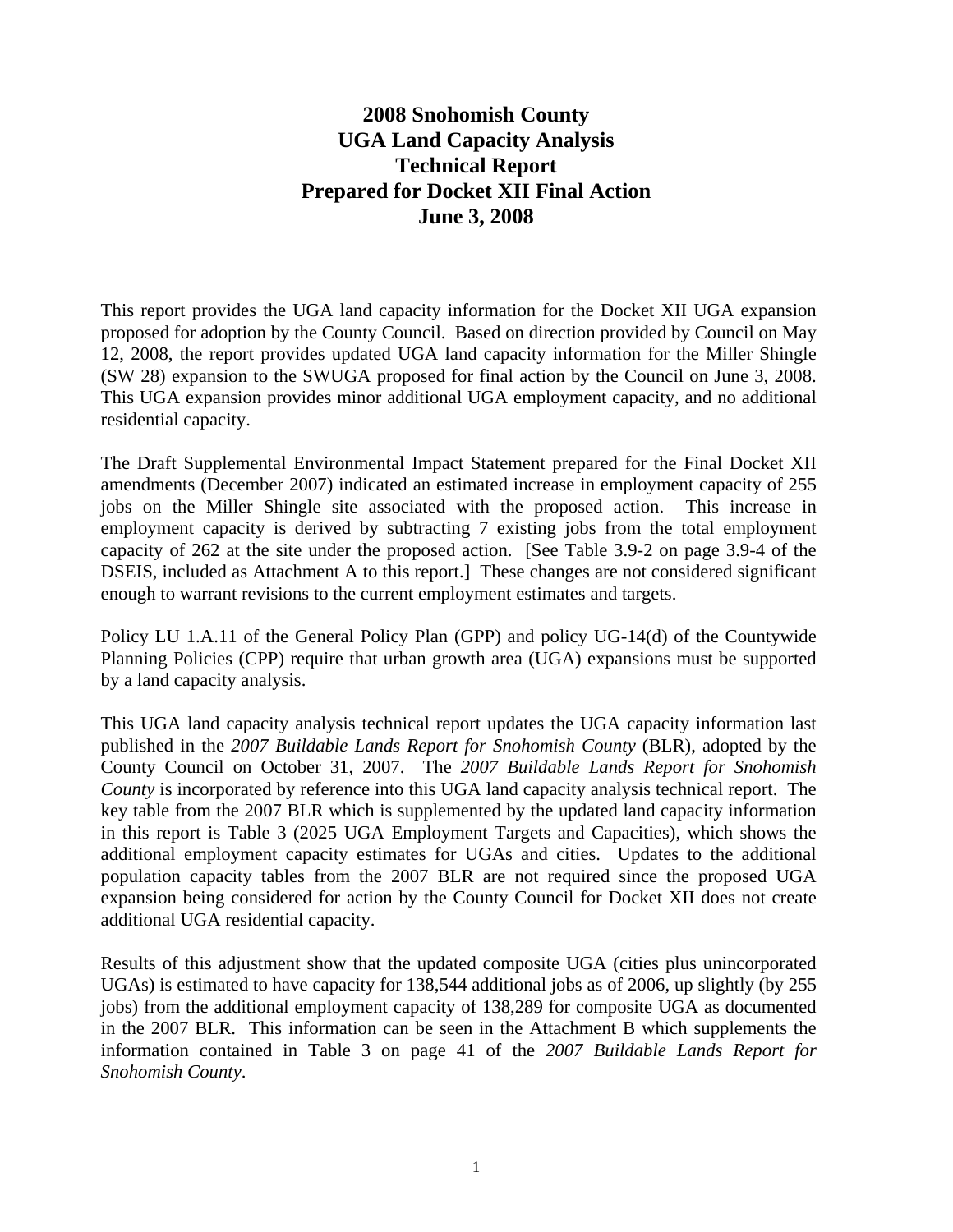## **Attachment A**

| Table 3.9-2. Additional Population and Employment Capacity under the Proposed |
|-------------------------------------------------------------------------------|
| Action and No Action Alternative: Site-Specific Docket Proposals              |

| <b>Docket</b><br>Proposal                 | <b>Existing</b><br><b>Population or</b><br>Employment <sup>[1]</sup> |        | Current<br><b>FLUM/Zoning</b>                                                                                                       | No Action<br><b>Population or</b><br><b>Employment</b>                                               |                              | Proposed<br><b>FLUM/Zoning</b>                                                                | <b>Proposed Action</b><br><b>Population or</b><br>Employment <sup>[2]</sup> |                        |
|-------------------------------------------|----------------------------------------------------------------------|--------|-------------------------------------------------------------------------------------------------------------------------------------|------------------------------------------------------------------------------------------------------|------------------------------|-----------------------------------------------------------------------------------------------|-----------------------------------------------------------------------------|------------------------|
|                                           | Pop.                                                                 | Emp.   |                                                                                                                                     | Pop.                                                                                                 | Emp.                         |                                                                                               | Pop.                                                                        | Emp.                   |
| Lake Stevens<br>School District<br>(LS1b) | $\overline{a}$                                                       | 60 [3] | 77-97<br>FLUM:<br>FLUM: RR with<br>$\overline{\phantom{a}}$<br>RUTA<br>Public/Institutional<br>Use<br>Zoning: R-5<br>Zoning: R-7200 |                                                                                                      |                              | 77-97 [4]                                                                                     |                                                                             |                        |
| Reykdal #2<br>(SW4)                       | 6                                                                    |        | FLUM: RR with<br>RUTA<br>Zoning: R-5                                                                                                | 14                                                                                                   |                              | Plan: ULDR<br>Zoning; R-7200                                                                  | 198                                                                         |                        |
| Pacific Ridge<br>Homes#1<br>(SW7)         | 17                                                                   |        | FLUM: RR with<br>RUTA<br>Zoning: R-5                                                                                                | 25                                                                                                   |                              | Plan: ULDR<br>Zoning; R-9600                                                                  | 239                                                                         |                        |
| Spadafora<br>Development<br>LLC (SW8)     | 8                                                                    |        | FLUM: RR with<br>RUTA<br>Zoning: R-5                                                                                                | $8 - 14$                                                                                             |                              | Plan: ULDR<br>Zoning; R-9600                                                                  | 78                                                                          |                        |
| Luschen<br>(SW10)                         | 42                                                                   |        | FLUM: RR with<br>RUTA<br>Zoning: R-5                                                                                                | 42                                                                                                   | Plan: ULDR<br>Zoning; R-7200 |                                                                                               | 287                                                                         |                        |
| Miller Shingle<br>Co. Inc.<br>(SW28)      |                                                                      | 7      | FLUM: Rural<br>Industrial and<br>Riverway<br>Commercial<br>Farmland<br>Zoning: Rural<br>Industrial and<br>Agriculture-10            | Same<br>FLUM: Urban<br>$\overline{a}$<br>Industrial<br>as<br>existing<br>Zoning: Light<br>Industrial |                              |                                                                                               |                                                                             | 262                    |
| Tarte (STAN4)                             | 3                                                                    | 0      | FLUM: RR with<br>RUTA<br>Zoning: R-5                                                                                                | 11                                                                                                   | 0                            | Plan: ULDR<br>Zoning; R-7200                                                                  | 145                                                                         | 0                      |
| Stillaguamish<br>Resources<br>LLC (MRO4)  |                                                                      | 5      | FLUM: Rural<br>Industrial<br>Zoning: Rural<br>Industrial                                                                            | $\overline{\phantom{a}}$                                                                             | Same<br>as<br>existing       | FLUM: Rural<br>Industrial with<br>Mineral Resources<br>Overlay<br>Zoning: Rural<br>Industrial |                                                                             | Similar to<br>existing |

Source: Draft Supplemental Environmental Impact Statement 2007 Final Docket XII Amendments (December 2007)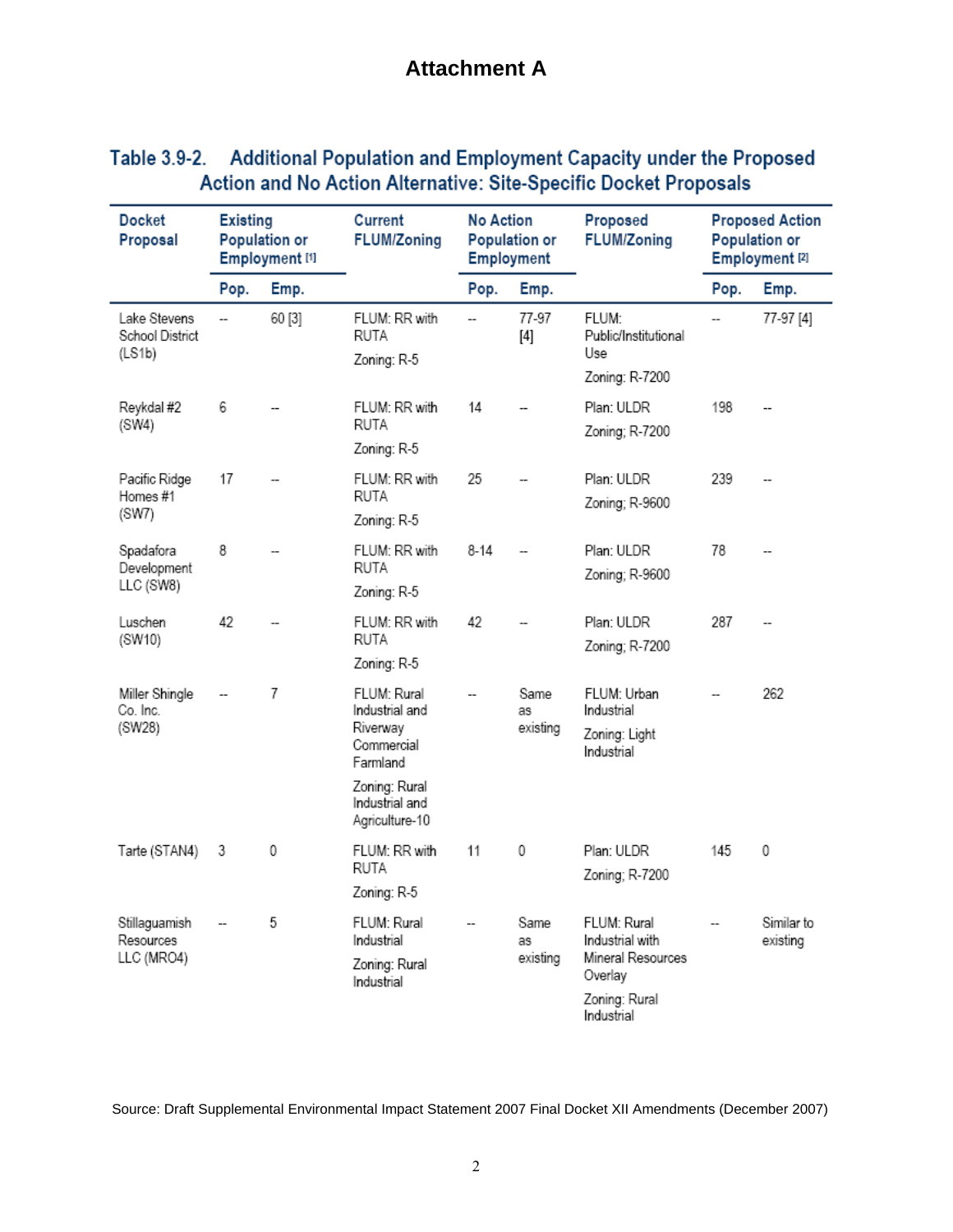## **Attachment A**

| <b>Docket</b><br>Proposal          | <b>Existing</b><br><b>Population or</b><br>Employment <sup>[1]</sup> |      | Current<br><b>FLUM/Zoning</b>                                   | No Action<br><b>Population or</b><br><b>Employment</b> |                    | Proposed<br><b>FLUM/Zoning</b>                                   | <b>Proposed Action</b><br><b>Population or</b><br>Employment <sup>[2]</sup> |       |
|------------------------------------|----------------------------------------------------------------------|------|-----------------------------------------------------------------|--------------------------------------------------------|--------------------|------------------------------------------------------------------|-----------------------------------------------------------------------------|-------|
|                                    | Pop.                                                                 | Emp. |                                                                 | Pop.                                                   | Emp.               |                                                                  | Pop.                                                                        | Emp.  |
| Smokey Point<br>Concrete<br>(MRO6) | 0                                                                    | 0    | FLUM:<br>Commercial<br>Forest with<br>Forest Transition<br>Area | 5                                                      | None to<br>minimal | FLUM: FLUM:<br>Commercial Forest<br>with MRO<br>Zoning: Forestry | 0                                                                           | $5-7$ |
|                                    |                                                                      |      | Zoning:<br>Agriculture-10<br>and Forestry                       |                                                        |                    |                                                                  |                                                                             |       |

FLUM: Future Land Use Map; RR: Rural Residential; DU: dwelling unit; RUTA: Rural Urban Transitional Overlay; ULDR: Urban Low Density Residential; MRO: Mineral Resource Overlay

[1] Existing population is based on existing dwellings multiplied by an occupancy rate of 96% and a household size of 2.9, per the County's Buildable Lands Report (Snohomish County Tomorrow 2007).

[2] For the Proposed Action, calculation of additional population and employment capacity is based on the proposed FLUM and zoning categories together with selected assumptions contained in the Buildable Lands Report for Snohomish County (Snohomish County Tomorrow 2007). This Land Use Capacity analysis includes a "critical areas" reduction factor of 5% and a "miscellaneous public purpose reduction" of 5%. The Buildable Lands Report considers development with a "market availability reduction" of 15% for vacant land and 30% for partially used and redevelopable land. However, for a more conservative analysis, development was assumed without a market reduction factor for UGA expansion sites involving ULDR development since the market factor is based on land not available for development such as property owners uninterested in further developing their property. In the case of the UGA expansion requests, the docket application itself is an indication of development interest. Occupancy rates of 96% and household sizes of 2.9 per dwelling were applied based on the Buildable Lands Report. The Environmental Impact Statement (EIS) analysis assumes a market factor for the Miller Shingle docket proposal because the property has no immediate potential user, has significant access constraints, etc. Employees for the Miller Shingle site were calculated based on acres above the 2 year flood level and discounts in the Buildable Lands Report for vacant/redevelopable land with industrial zoning in the Southwest UGA. Employment for other docket proposals is based on applicant estimates due to the specialized nature of the resource activities.

[3] Existing employment based on listed teachers and principal/administrative staff at the Cavelero Mid High School (Lake Stevens School District #4 2007).

[4] Cavelero Mid High School currently has 1,250 students and 60 teachers and administrators. Anticipated future capacity is 1,600 students. Future employment on the low range is based on maintaining the current proportion of Cavelero Mid High staff to students. Future employment on the upper range is based on Lake Stevens High School ratio of teachers, administrators, and support staff applied to the future Cavelero Mid High School. Lake Stevens High School has 2,300 students served by 139 teachers, administrators, and support staff.

Source: Draft Supplemental Environmental Impact Statement 2007 Final Docket XII Amendments (December 2007)